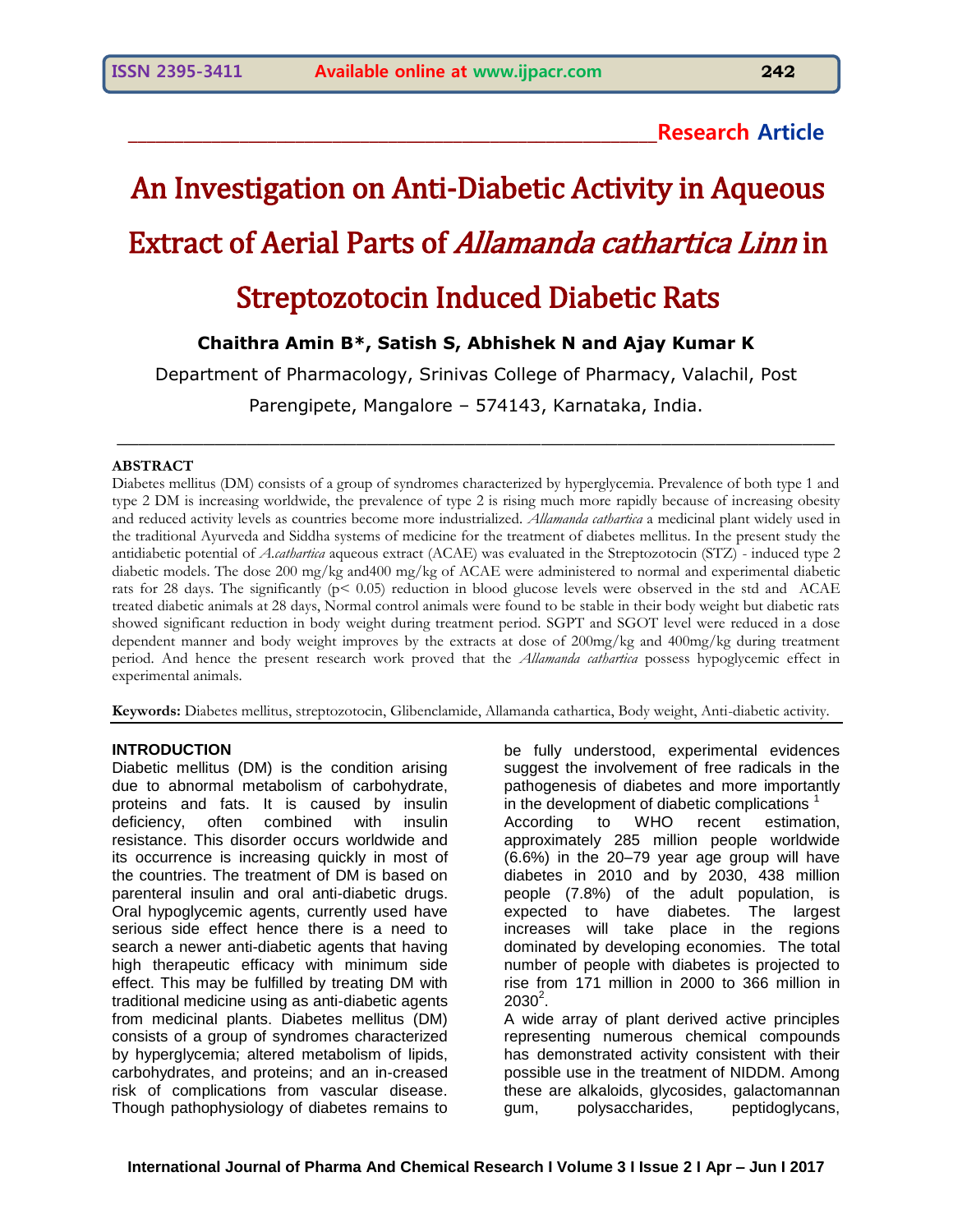hypoglycans, guanidine, steroids, carbohydrates, glycopeptides, terpenoids, amino acids and inorganic ions. Thus, plants are a potential source of anti-diabetic drugs.

Although, oral hypoglycemic agents/insulin is the main stay of treatment of diabetes and is effective in controlling hyperglycemia, they have prominent side effects and fail to significantly alter the course of diabetic complications. As the knowledge of heterogeneity of this disorder increases, there is needed to look for more efficacious agents with lesser side effects. Though development of modern medicine resulted in the advent of modern pharmacotherapeutics including insulin, biguanides, sulfonylurea's and thiazolidinediones, there is still a need to look for new drugs as no drug (except strict glycemic control with insulin) has been shown to modify the course of diabetic complications.

Searching the safe and potent remedies from the herbal origin for the treatment of hyperglycemia has become most fascinating and desired area of research for the pharmacologist. In spite of tremendous strides in the modern medicine there is no effective remedy by which tight glycemic control is possible without adverse effects. Herbal drugs are mostly out of toxic or of less toxic with fewer side effects and relatively low costs compared to the synthetic drugs.

*Allamanda cathartica L*. (Apocynaceae) is also known as Alamanda big flower or thimble lady. Is one of the most studied species of the *Allamanda* genus and often it is found in tropical and subtropical regions as an ornamental shrub in gardens. Studies have indicated the potential anti-inflammatory, laxative, antioxidant, antibacterial, antifungal and invitro hepatoprotective properties of *Allamanda* flower extracts. In traditional medicine an infusion of the bark and leaves is used as a purgative. The leaf extract has displayed anti-inflammatory, antifertility potency in male, antimicrobial activity against multiple drug resistant clinical pathogen and also found to exhibit antioxidant activity, membrane stabilizing property and healing activities. Literature survey revealed that, the aerial parts of *Allamanda cathartica* possess anti-diabetic property $3$ . Hence, the present study is designed to evaluate the efficacy of areal part extract of *Allamanda catharica* on streptozotocin induced diabetic rats.

#### **MATERIAL AND METHODS**

#### **Collection of plant material**

*Allamanda cathartica* plant material was collected from local areas of Mangalore, Karnataka, India. The taxonomic were authenticated by Ms Aparna Upadhyaya, Botanist, Teacher, government highschool, Hodavada, Madikeri, Karnataka. *Allamanda cathartica* aerial part was washed under tap water and were efficiently dried under shade for about one week and protected from deterioration.

#### **Preparation of extract**

Extraction was carried out by aerial parts using successive solvent extraction process (soxhlation apparatus). The aerial part powder (100 g) was extracted with water for 12 cycles. After completion of soxhlation process the liquid extract was collected and concentrated under reduced pressure below 50°C, until a soft mass obtained it was dried and kept in a desiccator.

#### **Preliminary phytochemical screening<sup>4</sup>**

About 50 mg of the solvent-free extract was stirred with little quantity of dilute HCl and then filtered. The filtrate was tested for presence of various phytochemical constituents such as alkaloids, Carbohydrates, Steroids, Proteins, Phenols, Tannins, Flavonoids, Glycosides, Gums, Saponins and terpenes.

#### **Experimental Animals**

Experiments were performed with male wistar rats, weighing about 180-220 g. The animals were housed in individual polypropy-lene cages under standard laboratory conditions of light, temperature (22  $\pm$  1°C) and relative humidity for at least one week before the beginning of experiment, to adjust to the new environment and to overcome stress possibly incurred during transit. Animals were given standard rat pellets and drinking water *ad libitum.* The animals were fasted 12 hours before the conduct of experiment and during the experiment they were withdrawn from food and water. The experiments were planned after the approval of Institutional Animal Ethical Committee(Approval no SCP/IAEC/F150/P91/2016).

#### **Acute toxicity studies**

Acute oral toxicity study was performed as per OECD-423 guidelines (acute toxic class method). Wistar rats (n=6) of either sex selected by random sampling techniques were employed in this study. The animal were kept fasting for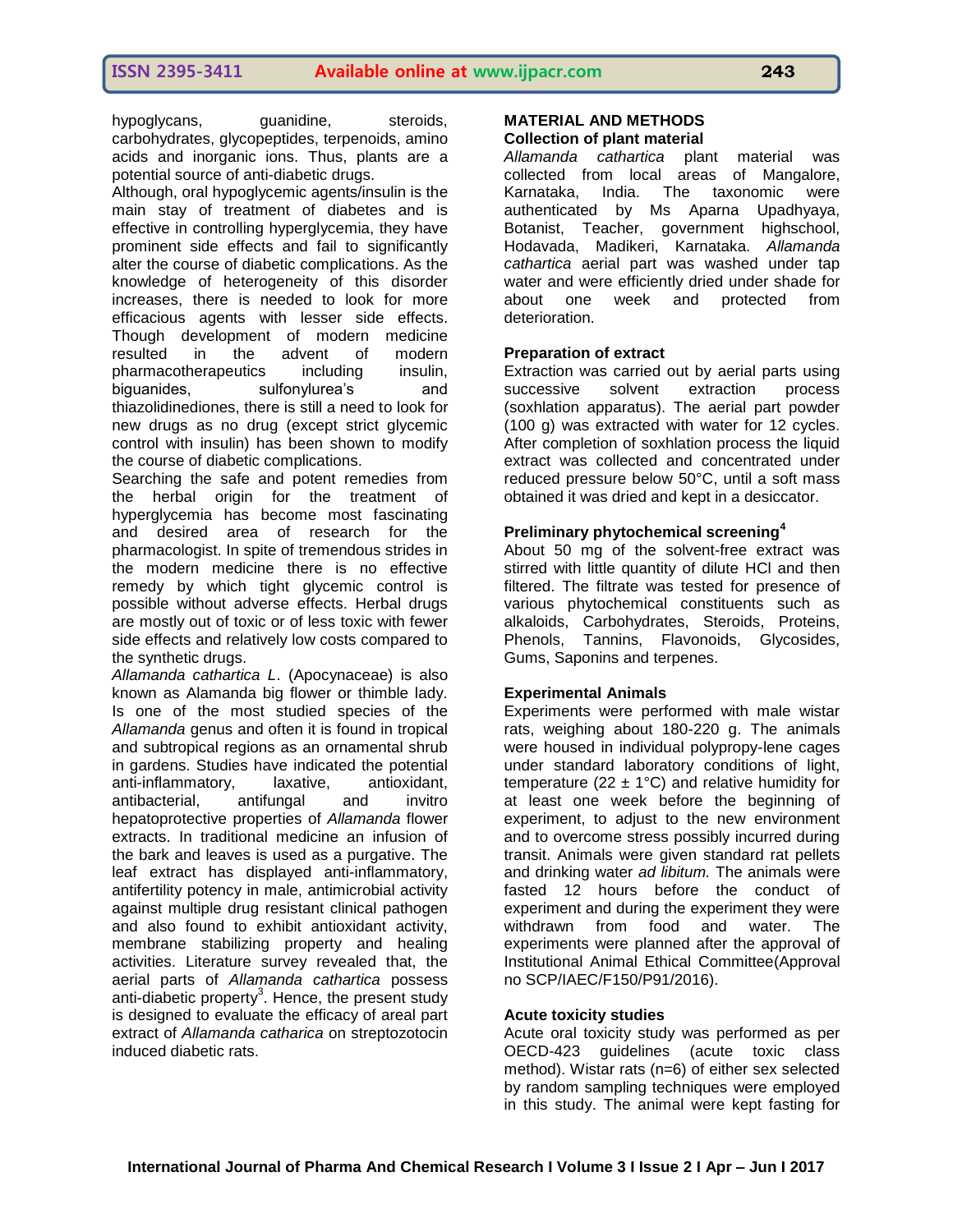overnight providing only water. Then the extracts (ACAE) were administered orally at the dose of 2000 mg/kg. The animals were observed for toxic symptoms and behavioral changes continuously for the first 4 hrs after dosing. Finally, the number of survivors was noted after 24 hrs. From the next day onwards, each day 1 hour the behavioral change, clinical symptoms or mortality was observed in the same animals for the next 14 days.

#### **Induction of diabetes with Streptozotocin<sup>5</sup> :**

All the animals except group I were made diabetic by a single intra peritoneal injection of Streptozotocin (50mg/kg body weight) in normal saline. After two days of streptozotocin injection the blood glucose level was assessed and the animals having blood sugar level >200 was selected for the study. All the treatment was given orally once daily for entire 30 days.

#### **Experimental Design<sup>6</sup> :**

The Wistar albino rats (150-200g) of either sex will be randomly divided into five groups of six each. The different groups will be assigned as follows.

- Group I : Normal control (Vehicle)
- Group II : Diabetic control (STZ 50 mg/kg)
- Group III : Reference Standard (STZ 50 mg/kg + Glibenclamide 5mg/Kg )
- Group IV: Diabetic animals (STZ 50 mg/kg +AEAAC low dose)
- Group V: Diabetic animals (STZ 50 mg/kg + AEAAC high dose)

#### **EVALUATION**

Starting from the first day of treatment, blood was collected every week from retro orbital puncture and glucose level was estimated by using Accu-Chek Active glucose monitoring kit. On  $30<sup>th</sup>$  day, post treatment blood was collected; serum was separated and used for estimation of various biochemical parameters like body weight, fasting glucose, SGPT and SGOT.

#### **STATISTICAL ANALYSIS**

All data were expressed as Mean±SEM. The statistical significance between groups were compared using one way ANOVA, followed by Dunnett's (multiple comparison test). P value less than 0.05 was considered as statistically significant.

#### **METHODS FOR ESTIMATION OF BIOMARKERS**

The animals were sacrificed at the end of experimental period of 28 days by decapitation. Blood was collected, sera separated by centrifugation at 3000 rpm for 10 minutes. serum glutamate pyruvate transaminase (SGPT) and serum glutamate oxaloacetate transaminase (SGOT) levels in the normal, diabetic control and drug treated rats was measured spectrophotometrically as per the standard procedure prescribed by the manufacturer's instruction manual provided in the kit using Semi Autoanalyser.

#### **RESULTS**

| cxuact of action parts of <i>Allamanad</i> ca <i>ularu</i> ca |                 |               |  |  |
|---------------------------------------------------------------|-----------------|---------------|--|--|
| SI. No.                                                       | <b>Test</b>     | <b>Result</b> |  |  |
| 1.                                                            | Alkaloids       | $+ve$         |  |  |
| 2.                                                            | Carbohydrates   | $+ve$         |  |  |
| 3.                                                            | Flavonoids      | $+ve$         |  |  |
| 4.                                                            | Glycosides      | $+ve$         |  |  |
| 5.                                                            | Saponins        | $+ve$         |  |  |
| 6.                                                            | <b>Steroids</b> | $+ve$         |  |  |
| 7.                                                            | Tannins         | $+ve$         |  |  |
| 8.                                                            | Proteins        | $+ve$         |  |  |
| 9.                                                            | Volatile oil    | $-ve$         |  |  |

#### **Table 1: Preliminary phytochemical screening of aqueous extract of aerial parts of** *Allamanda cathartica*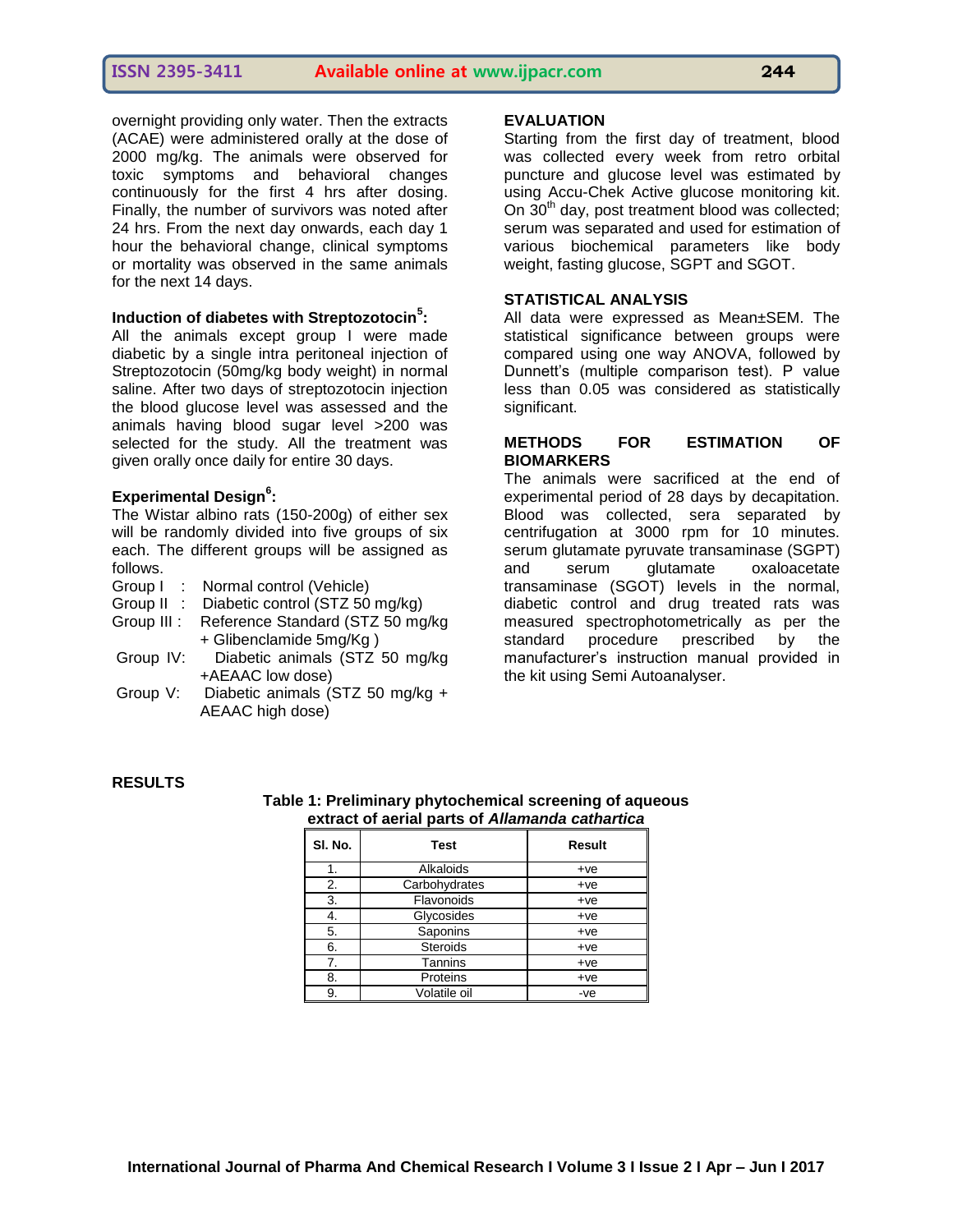| <u>UII DIUUU YIUCUSE IEVEI III JTZ IIIUUCEU UIADELIC TALS</u>                             |                            |           |             |             |            |
|-------------------------------------------------------------------------------------------|----------------------------|-----------|-------------|-------------|------------|
|                                                                                           | Blood glucose level(mg/dl) |           |             |             |            |
| <b>Groups</b>                                                                             | <b>Initial</b>             | $7th$ day | $14th$ day  | $21st$ day  | $30th$ day |
| Normal control                                                                            | $85.83+$                   | $86.67+$  | $87.17 \pm$ | $87.33 \pm$ | $86.50+$   |
|                                                                                           | 0.47                       | 2.246     | 1.621       | 1.498       | 1.176      |
| Diabetic control                                                                          | $32717 \pm$                | $343.7+$  | $349.5+$    | $338.7+$    | $311.7+$   |
|                                                                                           | 4.821                      | 6.591     | 7.877       | 8.939       | 13.25      |
| Glibenclamide (5                                                                          | $335.5+$                   | $233.2+$  | $181.2+$    | $116.2+$    | $100.5+$   |
| $mg/kg$ )                                                                                 | 4.945                      | 11.06***  | $12.37**$   | $6.172***$  | $2.377**$  |
| ACAE                                                                                      | $334.8+$                   | $283.3+$  | $222.7+$    | $166.5+$    | $131.0+$   |
| (200 mg/kg)                                                                               | 4.354                      | 6.800**   | 5.909*      | $10.62*$    | 4.405*     |
| <b>ACAE</b>                                                                               | $338.7+$                   | $281.3+$  | $183.8+$    | $131.8+$    | $108.0+$   |
| (400 mg/kg)                                                                               | 4.022                      | 4.088**   | $9.428**$   | $3.429**$   | $2.352**$  |
| Values are expressed as mean + S FM, n-6 in all except in diabetic control, one way ANOVA |                            |           |             |             |            |

| Table 2: Effect of Allamanda cathartica aqueous extract |
|---------------------------------------------------------|
| on blood glucose level in STZ induced diabetic rats     |

**Ppt in diabetic control, one way ANOVA followed by Dunette's test. \*p<0.05, \*\*p<0.01 and \*\*\*p<0.001 when compared to diabetic control.**



**Fig. 1: Effect of ACAE on blood glucose level in STZ induced diabetic rats**

| <b>GROUPS</b>                                                                                            | <b>BODY WEIGHT (Grams)</b> |           |           |               |  |
|----------------------------------------------------------------------------------------------------------|----------------------------|-----------|-----------|---------------|--|
|                                                                                                          | Day 0                      | Day 7     | Day 14    | <b>Day 21</b> |  |
| Normal                                                                                                   | $176.2+$                   | $191.7+$  | $208.8+$  | $196.0+$      |  |
| control                                                                                                  | 0.7491                     | 0.7149    | 1.014     | 3.173         |  |
| <b>Diabetic</b>                                                                                          | $181.8+$                   | $163.2+$  | $138.8+$  | $143.0+$      |  |
| control                                                                                                  | 0.8724                     | 0.7032    | 0.7923    | 1.506         |  |
| Glibenclamide                                                                                            | $177.0+$                   | $162.3+$  | $180.7+$  | $183.2+$      |  |
| (5mg/kg)                                                                                                 | $0.5164***$                | $0.333**$ | $0.333**$ | $1.579**$     |  |
| ACAE (200mg/kg)                                                                                          | $202.5+$                   | $179.7+$  | $187.8+$  | $185.0+$      |  |
|                                                                                                          | $1.708*$                   | $0.8433*$ | $1.195*$  | $0.8944*$     |  |
|                                                                                                          | $223.5+$                   | $191.2+$  | $210.7+$  | $203.7+$      |  |
| ACAE (400mg/kg)                                                                                          | $1.708**$                  | $1.1014*$ | $1.542*$  | $0.8819*$     |  |
| Values are mean ±SEM (n=6) one way ANOVA followed by Dunette's test. Where, # represents the             |                            |           |           |               |  |
| comparision, * represents significant at $p<0.05$ , ** represents highly significant at $p<0.01$ and *** |                            |           |           |               |  |
| represents very significant at p<0.001.                                                                  |                            |           |           |               |  |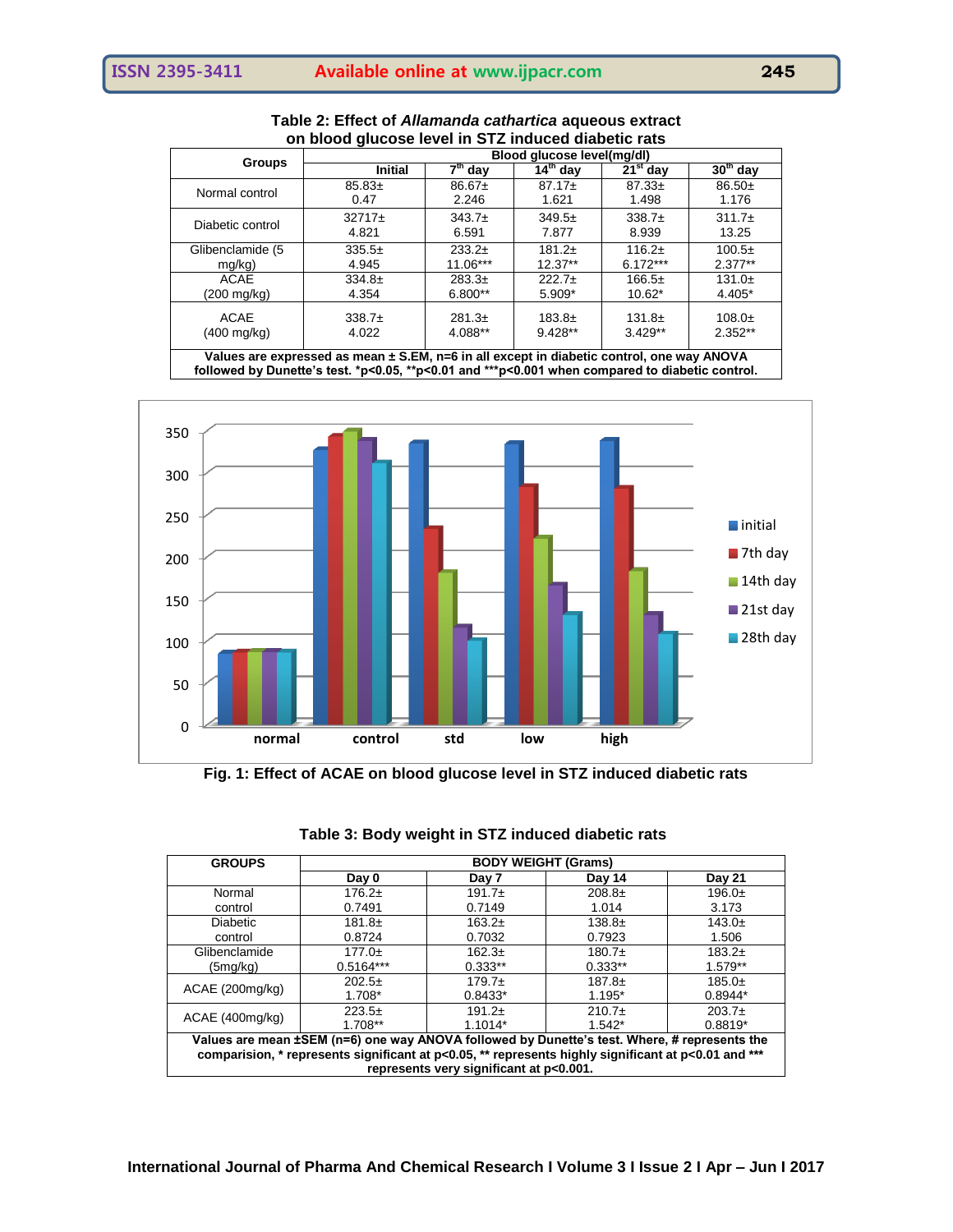

**Fig. 2: Effect of ACAE on animal body weight in STZ induced diabetic rats**

| <b>STZ</b>             |             |  |
|------------------------|-------------|--|
| <b>SGPT</b>            | <b>SGOT</b> |  |
| $55.17+$               | $56.00+$    |  |
| 0.3073                 | 0.3651      |  |
| $100.3+$               | $111.5+$    |  |
| 0.4216                 | 0.7188      |  |
| $70.33+$               | $68.33+$    |  |
| $0.7601***$            | $0.7149***$ |  |
| $97.83 \pm$            | $95.00+$    |  |
| $0.4773*$<br>$0.5774*$ |             |  |
| $84.67 \pm$            | $76.83+$    |  |
| $0.6146**$             | $0.4014**$  |  |
|                        |             |  |



**Fig. 3: Effect of ACAE on SGPT and SGOT level in STZ induced diabetic rats**